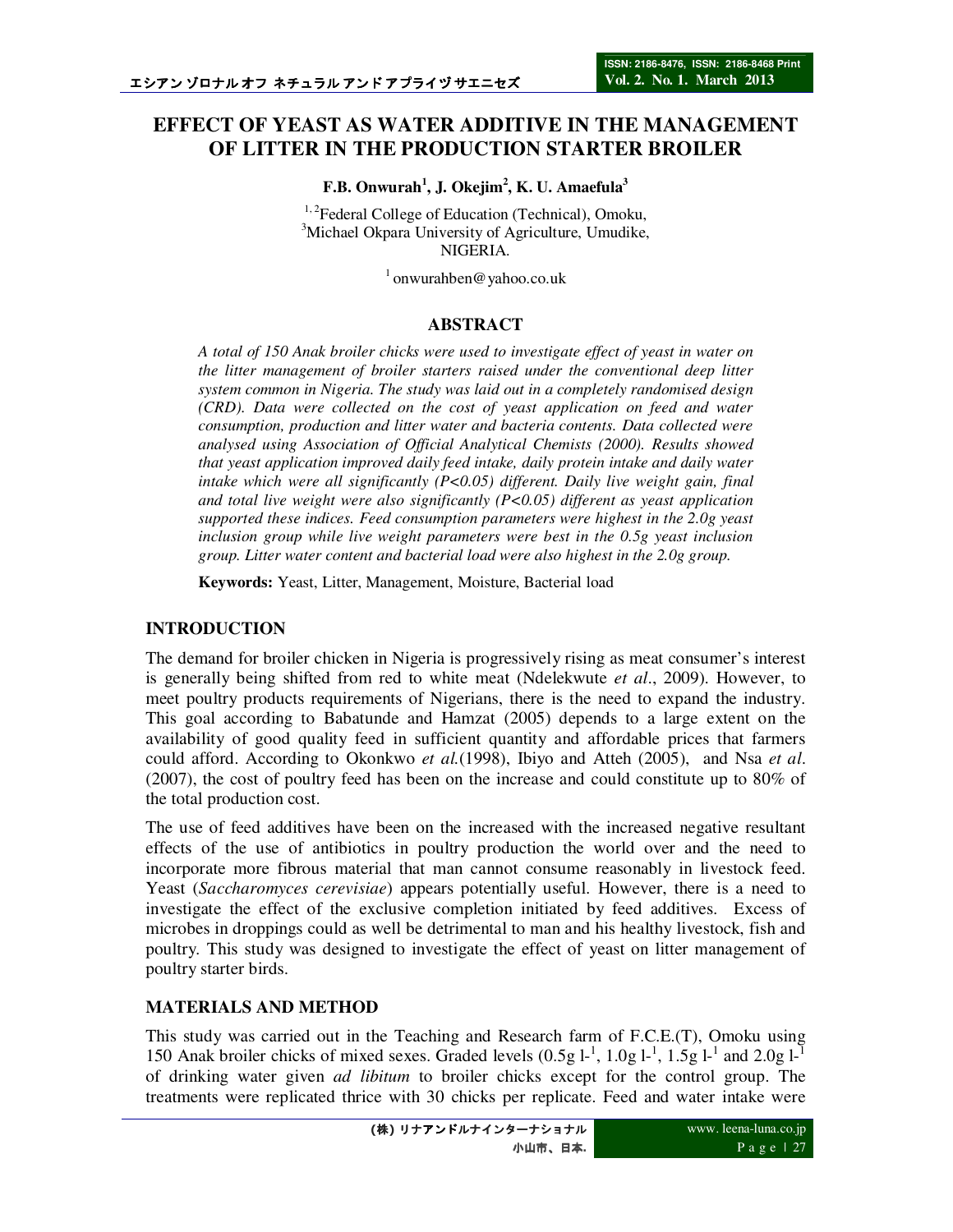recorded on daily basis. Litter was also collected and bacteria identification and count determined. All data were analysed using Association of Official Analytical Chemists (2000).

Nutrient agar was used for the enumeration of heterotrophic bacteria while MaConsky was used for Coliform identification.

## **RESULTS AND DISCUSSION**

From Table 1 below, the economics of yeast application as an additive in broiler starter in water revealed that daily feed in intake was significantly (P<0.05) different. The best feed cost was saved in the birds that consumed 0.5g yeast that consumed N3.97 against **N**4.10 of the control group. The highest feed consumption was in the 2.0g group (**N** 4.20). Daily protein intake was highest in the 2.0g group (**N**0.93). The control group had the least protein consumption (**N**0.88). Initial live weight was not significantly (P>0.05) different. Daily feed intake was highest in the birds that received yeast inclusions in water except for those that received 0.5g yeast which was lower than the control. This implies that yeast in fed in water in broiler starter birds encouraged feed intake. This agrees with Shareef and Al-Dabbagh (2009), who reported that yeast supplementation at 1.0, 1.5 and 2.0% were all significantly different in, feed consumption, feed conversion efficiency and body weight gains. It also agrees with Paryad and Mahmoudi (2008), who also reported that 1.5% yeast supplementation in broiler ration improved body weight gain, feed intake and feed conversion ratio. Onifade *et al.(*1999), Nilson *et al.(*2004), Zang *et al*.(2005) and Angel *et al.* (2005), had also reported significant increase in feed/gain ratio. The increased feed intake resulted to increased protein intake in the birds that received yeast supplementations. Water consumption increased as feed intake increased as birds that received yeast consumed more water than those in the control. This implies that the application of yeast did add to production cost in terms of feed and water consumption.

From Table 2, the initial live weights cost was the same (N250.00). This was the cost per chick at day-old. Daily live weight gain cost the least in the 0.5g yeast inclusion group (**N**1.16). Final live weight cost in the 2.0g yeast inclusion level was **N**358.49, and least in the 0.5g group (**N**343.37) and in the control (N348.53). Total live weight cost was highest in the 2.0g yeast inclusion group (**N**255.43) and least in the 0.5g yeast inclusion group (**N**254.53).

Daily live weight costs less at 0.5g, 1.0g and 1.5g yeast than in the control but 2.0g yeast inclusion costs more for daily live weight cost than in the control. The cost for final live weights and total live weight was also less in the chicks that received yeast than in the control birds. These results agree with GAO Et Al*.* (2008), who reported that growth performance of broilers was apparent during the first phase during yeast application trial. Results also agree with Adejumo *et al*. (2005) who reported that yeast supplementation at the starter phase is more effective for promoting feed conversion and body weight gain than that applied at the finisher phase of broiler production. Yeast supplementation at week 4 to 5 improved growth performance (Zhang *et al*., 2005). Ghasemi (2006) reported significant improvement in body weight gain and feed conversion ratio in chicks fed live yeast (Sc47).

From Table 3, birds that were fed yeast voided more water in their droppings than those in the control. The gastrointestinal tract of the birds fed yeast had more heterotrophic and coliform bacteria as isolated and identified from the litter. These bacteria increased as yeast application level increased. This agrees with Shim and Choi (1997), who reported that supplementation of yeast tended to increase the total intestinal flora. The *E. coli* count was lower than those of other bacteria and agrees with Huff *et al*.(nd) who reported lowered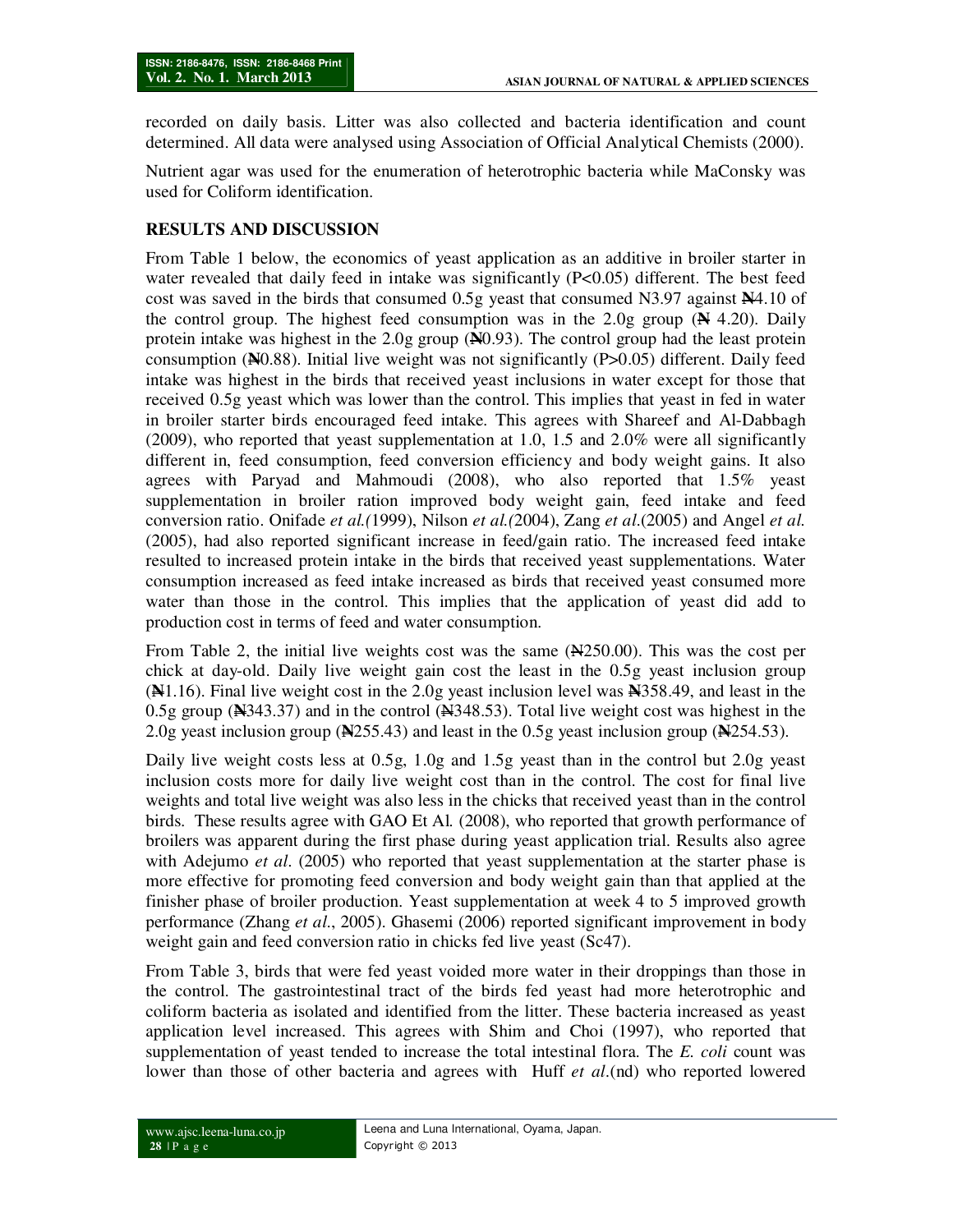percentage *E. coli* from air sac and liver of turkey poults challenged with *E. coli* that were fed yeast.

### **CONCLUSION AND RECOMMENDATION**

The use of yeast as feed additive is beneficial in the promotion of performance parameters especially at 0.5g per litre of water. Levels above this increased feed intake without a corresponding improvement in live performance. Bacteria load also increased with increased yeast application which resulted to increased bacteria been voided in droppings and this could be detrimental to man and other animals. The increased water intake in the yeast fed groups also increased the litter water content thereby increasing management problems. This could encourage microbial growth giving other health problems, like fungal and protozoan. Again, the increased litter water content also increased cost in terms of procurement, removal and disposal of such wastes with high bacteria load.

This study recommends the use of yeast as water additive only at 0.5g inclusion level as this had the least feed consumption, the best live performance and the least bacteria load.

|  |  |  |  | Table 1. Cost implication of yeast in water on broiler chicks feed and water intake |
|--|--|--|--|-------------------------------------------------------------------------------------|
|  |  |  |  |                                                                                     |

| Parameters                          | 0.0g             | 0.5g           | 1.0g               | 1.5g          | 2.0g                | $\pm$ SEM |
|-------------------------------------|------------------|----------------|--------------------|---------------|---------------------|-----------|
| Daily Feed Intake (N)               | 4.01 bc          | 3.97 $\degree$ | 4 14 <sup>ab</sup> | 4 12 ab       | 4.19 <sup>a</sup>   | 0.39      |
| Daily Protein Intake $(\mathbb{N})$ | $0.88^\circ$     | $0.89^{\circ}$ | $0.92^{\rm a}$     | $0.90^a$      | 0.93 <sup>a</sup>   | 0.09      |
| Daily water intake $(\mathbb{N})$   | $122.01^{\circ}$ | $150.70^{b}$   | $171.46^{ab}$      | $177.49^{ab}$ | $180.72^{\text{a}}$ | 20.21     |

 $a,b,c$  Means within the same rows with the same or no superscripts are not significantly (P>0.05) different. All values are means of three birds**.** 

| Parameters                        | 0.0g             | 0.5g              | 1.0g             | 1.5g         | 2.0g              | $\pm$ SEM |
|-----------------------------------|------------------|-------------------|------------------|--------------|-------------------|-----------|
| Initial Liveweight $(\mathbb{N})$ | 250              | 250               | 250              | 250          | 250               | 0.00      |
| Daily Liveweight Gain (N)         | $1.17^{b}$       | 1.16 <sup>a</sup> | $1.21^{ab}$      | $1.21^{ab}$  | 1.23 <sup>c</sup> | 0.49      |
| Final Liveweight $(\mathbb{N})$   | $348.53^{\circ}$ | $343.37^{\circ}$  | $310.20^{\rm a}$ | $354.69^b$   | $358.49^{b}$      | 10.25     |
| Total Liveweight (N)              | $264.69^{\circ}$ | $254.53^{\circ}$  | $255.0^b$        | $255.33^{b}$ | $255.43^{b}$      | 10.4      |

**Table 2. Cost implication of yeast in water on broiler chicks live performance** 

Means within the same rows with the same or no superscripts are not significantly  $(P>0.05)$ different. All values are means of three birds**.** 

|  |  | Table 3. Effect of yeast in water on litter management in broiler chicks production |  |  |
|--|--|-------------------------------------------------------------------------------------|--|--|
|  |  |                                                                                     |  |  |

| Parameters              | 0.0g              | 0.5g                                                                                                  | 1.0g           | 1.5g        | 2.0g            | $\pm$ SEM |
|-------------------------|-------------------|-------------------------------------------------------------------------------------------------------|----------------|-------------|-----------------|-----------|
| Litter moisture content |                   | $152.08^{\text{d}}$ $171.26^{\text{bc}}$ $172.79^{\text{bc}}$ $180.42^{\text{b}}$ $196.49^{\text{a}}$ |                |             |                 | 10.21     |
| Nutrient agar           | 4.89 <sup>d</sup> | 5.86 <sup>c</sup>                                                                                     | $6.43^{\circ}$ | $7.18^{b}$  | $8.06^{\rm a}$  | 1.58      |
| Maconsky                | 5.54 $^{d}$       | $6.61^{\rm d}$                                                                                        | $8.82^\circ$   | $14.23^{b}$ | $16.47^{\rm a}$ | 6.06      |

 $a,b,c$  Means within the same rows with the same or no superscripts are not significantly (P $>0.05$ ) different. All values are means of three birds**.** 

#### **REFERENCES**

Adejumo, D. O. Onifade, A. A., Olutunde, T. O. & Babatunde, G. M. (2005). The effects of concentration, age and duration of feeding supplemental yeast (Levucel SB) in a